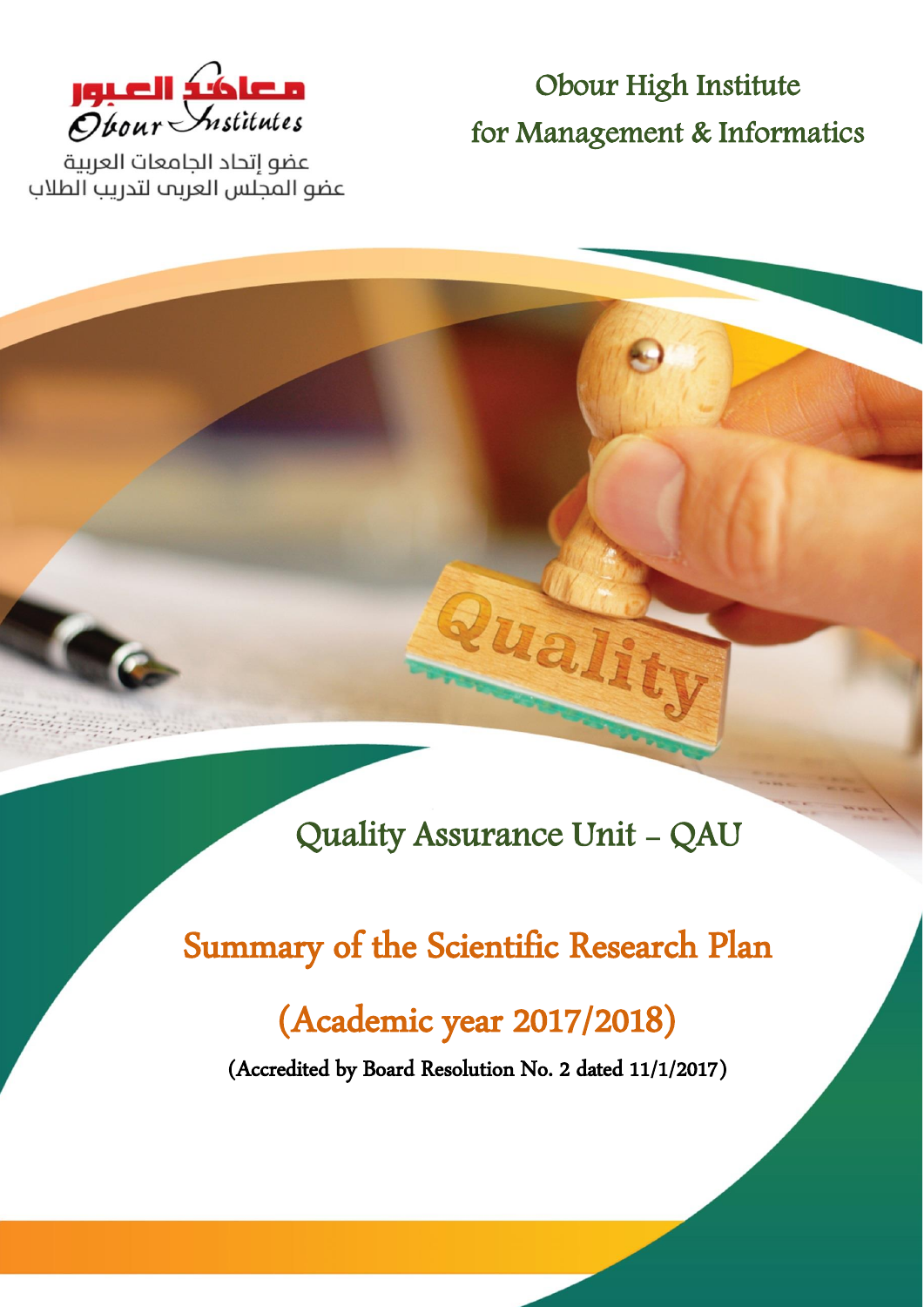

## **Index**

| <b>Topic</b>                                   | Page |
|------------------------------------------------|------|
| Introduction                                   |      |
| Methodology for preparing research plan<br>(2) | 3.   |
| (3) Core Values                                | 3.   |
| (4) Research plan strategic directions         | 3.   |
| $(5)$ Research plan orientation                | 4    |
| $(6)$ Research plan axes                       | 5    |
| Activities to implement plan's objectives      |      |

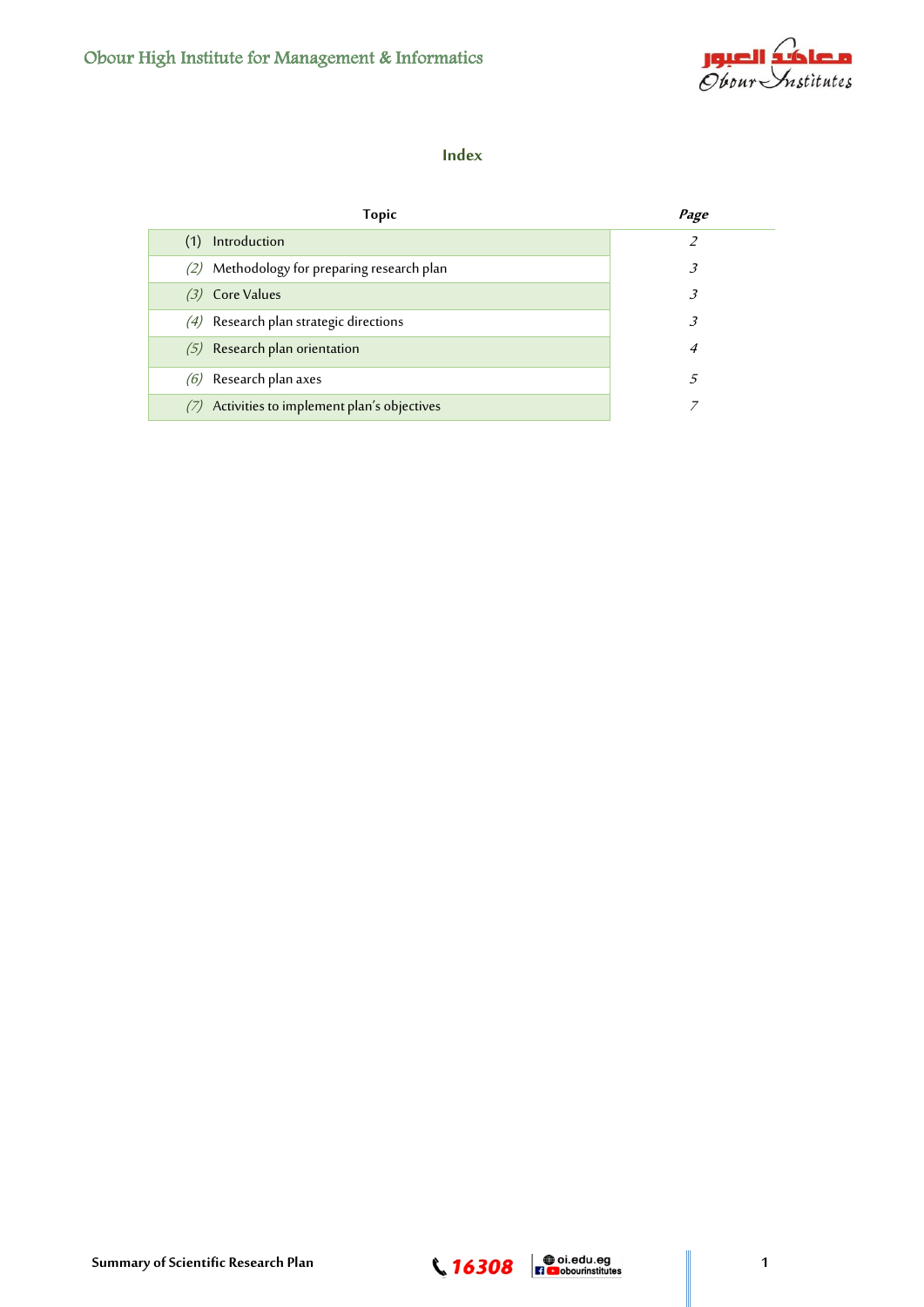

## **(1) Introduction:**

Obour High Institute for Management & Informatics is an Egyptian institute that strives to develop and create a scientific research environment for faculty members and the assisting staff, as the board supports the innovative, creative and exploratory thinking that aids in achieving the Institute's vision and mission.

 Hence, the research plan is directed towards serving the community and the surrounding environment, and seeks to achieve the objectives of sustainable development in the Egyptian society in accordance with Egypt's vision 2030.

#### **Obour High Institute for Management & Informatics in brief**

- Affiliated to the Ministry of Higher Education, was established under Ministerial Decree No. 638 year 1999.
- Affiliated to the Egyptian Society for Quality and Training, which was established under Ministerial Decree No. 1025 year 1997, (a non-profit organization).
- Academic activities launched in the academic year 1999/2000, and operates with the semesters system.
- Includes four major programs: (1) Business Administration, (2) Accounting, (3) Information Systems, & (4) Computer Sciences.
- Member in the Association of Arab Universities since its inception, the Arab Council for Training Arab University Students, and the Arab Union for Youth and the Environment.

#### **Vision:**

"To be among the top ten Egyptian high education entities during the next decade, and to effectively contribute in achieving objectives of sustainable development in the Egyptian society".

#### **Mission:**

"The management institute contributes to providing the local labor market needs of specialists in accounting, management, information systems and computer science, through a high-quality educational and research process consistent with national standards while adhering to ethical and professional rules, as well as continuous interaction with various societal parties in a way that contributes to achieving developmental, economic and social objectives " .

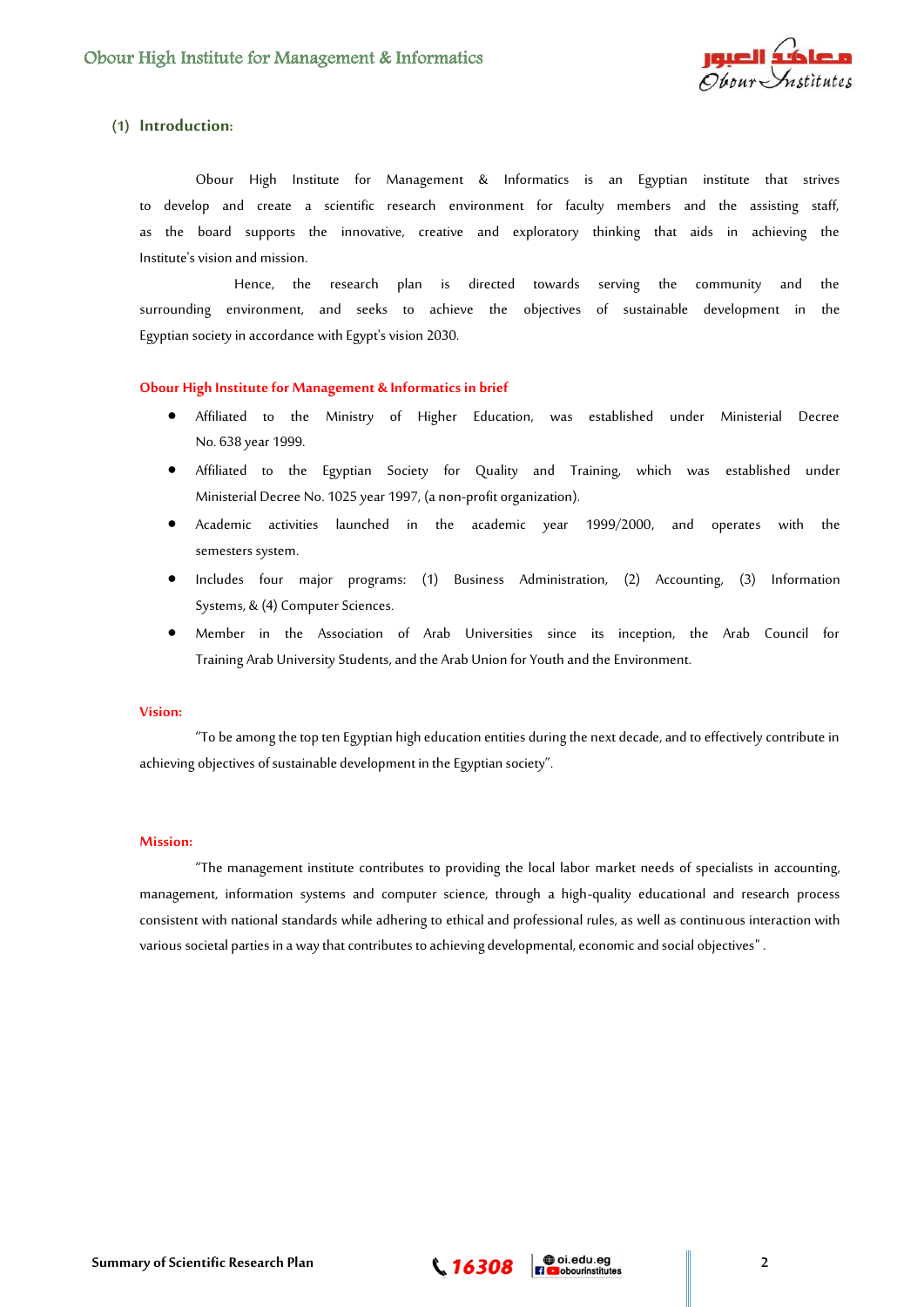

# (2) **Methodology for preparing research plan**

- 1- Developing a proposed structure for the plan and defining the research objectives in light of (the vision and mission of the institute -Egypt 2030 vision - the needs of society).
- 2- Gathering the available data to formulate and prepare elements of the research plan Sources of data from the faculty members regarding the vision of the scientific departments and of the existing research topics.
- 3- Reviewing the proposals of research topics submitted by the scientific departments and their consistency with the research objectives of the institute.
- 4- Determining the resources required to implement the plan an estimated budget for spending on the unit's activities shall be drawn up annually, in light of the disbursement mechanisms in force in the Covenant.
- 5- Formulating the plan and presenting it to the scientific departments An initial copy of the research plan was prepared and presented to the scientific departments for discussion and opinion.
- 6- Plan accreditation and declaration by the Board of Directors Plan was finalized, discussed in the Board of Directors, and approved.
- 7- Preparing annual executive plans- includingthe timetable for achieving the outputs and activities for the goals that have been identified and agreed upon.

## **(3) Core Values:**

- Excellence and precedence.
- Quality (continuous improvement and development, and mastery).
- Professional ethics.
- Teamwork.
- CSR- Community Services Responsibility

## **(4) Research plan strategic directions**

#### **Objectives**

Obour High Institute for Management & Informatics aims to develop a long-term research plan that reflects the integrated methodological framework for the academic and scientific aspects on one hand, and to study the extent of the gap between what is available and what is required to achieve objectives on the other hand.

Within the framework of this methodology, the research plan relied on the vision, mission and objectives of the engineering institute, and the formulation of a comprehensive research plan for all scientific programs in line with national standards and ethical and professional rules, knowledge transfer and continuous interaction with various societal parties in a way that contributes to achieving the goals of economic and social development, and linked to Egypt's strategic plan represented by the Sustainable Development Strategy - Egypt 2030.

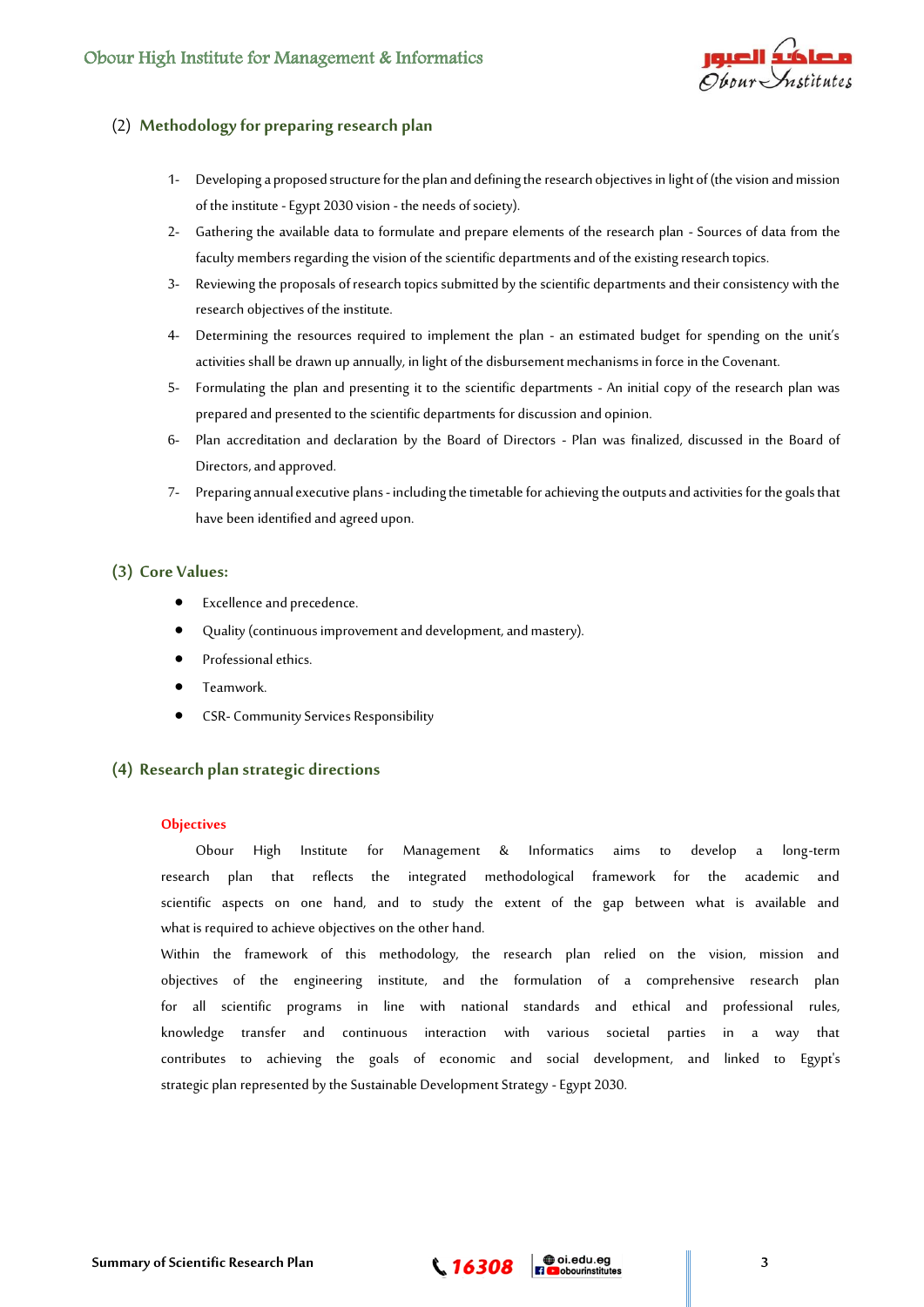

#### **Elements of implementing the research plan:**

- 1. Availability of financial resources.
- 2. Development of the infrastructure of equipped laboratories, halls, library and information networks.
- 3. Benefiting from the state's plan to support education and scientific research.
- 4. Developing cooperation with civil society organizations and industrial organizations surrounding the institute.

#### **Elements of the research plan's success:**

Success of the research plan depends on developing a comprehensive vision for the elements of the plan that corresponds to the capabilities of the institute and its needs and levels of research, which must be taken into account, whether at the level of meeting the research needs of the institute or compatibility with the country's trends represented in the vision of Egypt 2030, and keeping pace with the latest technologies and global research trends. The success of the research plan also depends on:

- 1. The belief of the human power in the heads and faculty members, assisting staff and administrators that the research plan of achieves the appropriate scientific form, which leads to effective participation in the implementation of what is required and which will not be accomplished except by the efforts of everyone.
- 2. Commitment, desire, and willingness to achieve the required trends of research.
- 3. Commitment to issue an annual completion report to follow up on the plan's work.
- 4. Providing the necessary resources to complete the terms of the plan at the appropriate level.

### **(5) Research plan orientation:**

Over the next five years, the management institute focuses on the research problems that are addressed on several main directions, namely quality and excellence, with a focus on creating new concepts for the advancement of scientific research and community development in general, and encouraging support for local, regional and international partnership by maximizing the benefit from; participating in the membership of the Association of Arab Universities, and participation in the membership of the Arab Council for Training

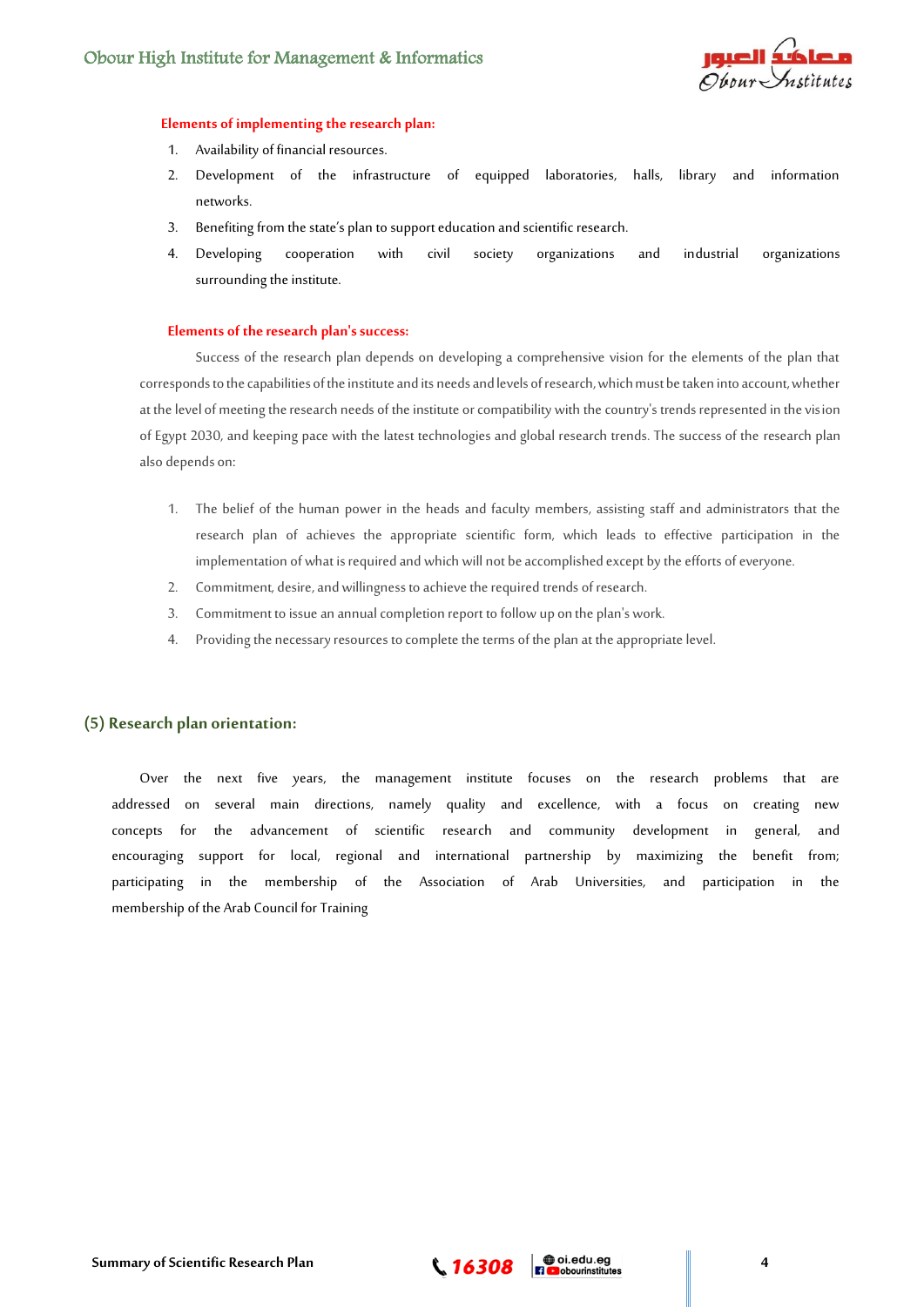

# **(6) Research plan axes:**

In light of the general orientation of the research plan, the scientific departments have defined their research axes as follows:

| Scientific Dept.  | <b>Research Plan Axes</b>                                                      |
|-------------------|--------------------------------------------------------------------------------|
|                   | Youth development in the Egyptian society<br>1-                                |
|                   | Tourism investment for people with needs<br>2-                                 |
|                   | The economic generosity of the community<br>3-                                 |
|                   | Innovations and their role in economic development<br>4-                       |
|                   | Economic intelligence towards the rationalization of relations<br>5-           |
|                   | The effects of accounting auditing towards economic development<br>6-          |
|                   | The future of renewable energy in the Arab world<br>7-                         |
|                   | The role of small industries in society<br>8-                                  |
|                   | Critical analysis of the English language<br>9-                                |
| Human<br>Sciences | 10- The role of educational institutions in building the knowledge economy     |
|                   | 11- Investment legislation and its role in stabilizing investors               |
|                   | 12- Banking and its role in social responsibility                              |
|                   | 13- Tourism and its role in economic growth                                    |
|                   | 14- Biodiversity and its impact on building the economy                        |
|                   | 15- The role of small enterprises in society                                   |
|                   | 16- Modern methods of management and their impact on companies                 |
|                   | 17- Activating tourism and its role in achieving sustainable development       |
|                   | 18- The future of renewable energy in the Arab world                           |
|                   | 19- Citizenship and its role in developing the Egyptian economy                |
|                   | 1- Narrative disclosure and circulation in the stock market                    |
|                   | 2- The language of XBRL business reports and its effect on financial reports   |
|                   | 3- Taxes and their impact on the development of the tourism sector             |
|                   | 4- Integrated business reports and their role in improving financial reports   |
|                   | 5- Information technology and its role in controlling auditing standards       |
|                   | 6- Trading in gold and its impact on industrial companies                      |
|                   | 7- Accounting education and a course in achieving sustainable development      |
|                   | 8- Human capital and its impact on achieving sustainable development           |
|                   | 9- Management information systems and their role in improving education system |
| Accounting        | 10- Taxes and their impact on achieving sustainable development                |
|                   | 11- Sustainable development and its impact on financial reports                |
|                   | 12- Audit activities and their role in achieving sustainable development       |
|                   | 13- Analyzing financial accounting frameworks                                  |
|                   | 14- Analyzing financial reports                                                |
|                   | 15- Social responsibility and its role in improving marketing values           |
|                   | 16- Studies on value-added tax                                                 |
|                   | 17- Problems of the practical application of income tax                        |
|                   | 18- Leveraging the audit quality of the external auditor                       |

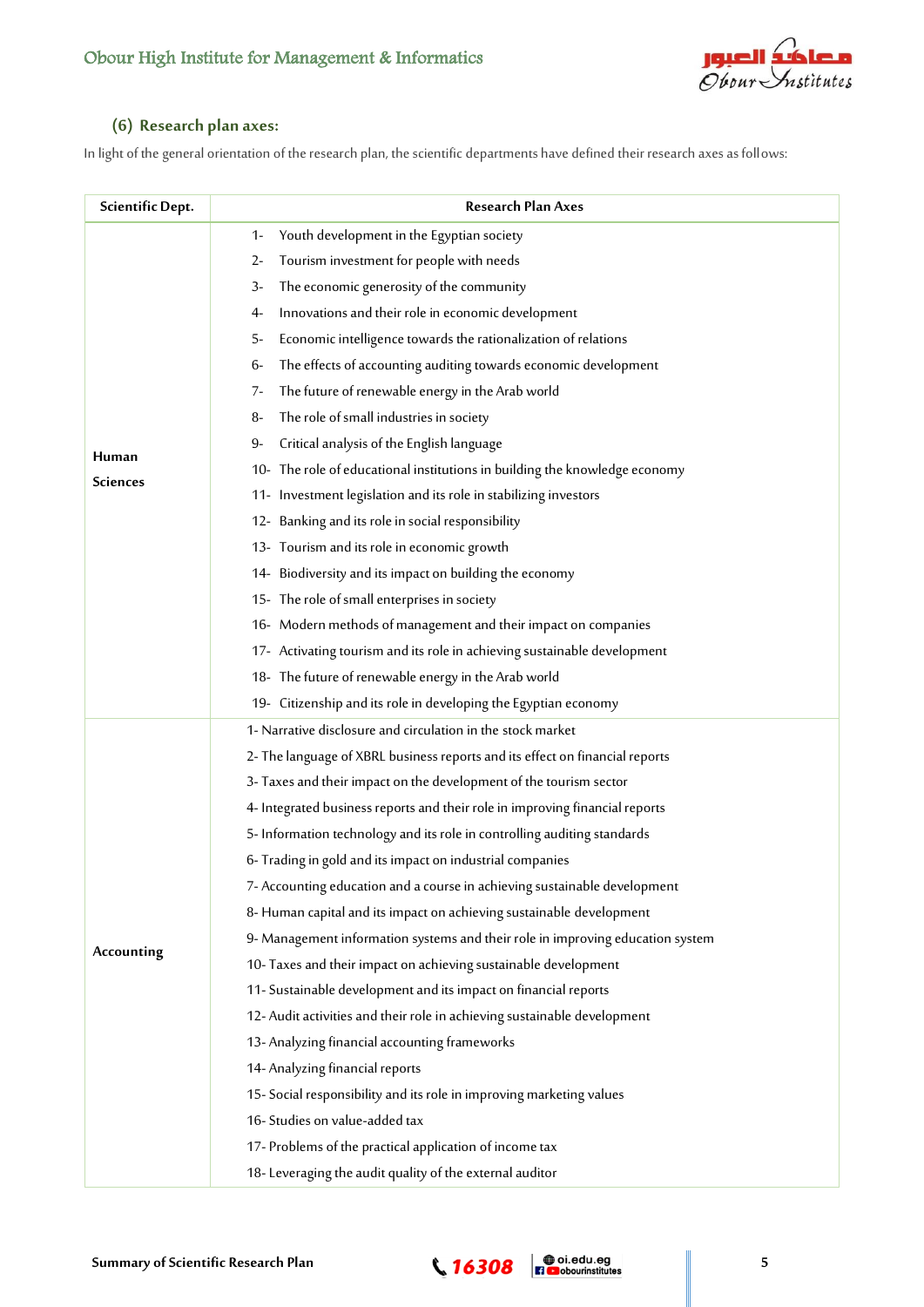# Obour High Institute for Management & Informatics



| Scientific Dept.                  | Research Plan Axes                                                                                   |
|-----------------------------------|------------------------------------------------------------------------------------------------------|
| <b>Business</b><br>Administration | 1- Social media and its impact on development                                                        |
|                                   | 2- Transformational leadership and its role in public capital                                        |
|                                   | 3- The role of vocational education in the Egyptian economy                                          |
|                                   | 4- Modern administrative methods and their role in Egyptian organizations                            |
|                                   | 5- Small and medium enterprises and their role in supporting the economy                             |
|                                   | 6- Transformation leadership and its relationship to administrative capabilities                     |
|                                   | 7- Training and its relationship to intellectual capital                                             |
|                                   | 8- Modern administrative methods and their role in higher education institutions                     |
|                                   | 9 - The role of higher education institutions towards society                                        |
|                                   | 10- University education and a course in achieving sustainable development                           |
|                                   | 11- Businessmen and their role in society                                                            |
|                                   | Object oriented for tracing and prioritizing system requirements<br>1-                               |
|                                   | Information Technology for Sustainable Development<br>2-                                             |
| Computer                          | Using embedded system<br>3-                                                                          |
| <b>Sciences</b>                   | Using Vector Machine<br>4-                                                                           |
|                                   | Using MOBILE CLOUD COMPUTING<br>5-                                                                   |
|                                   | Using android application<br>6-                                                                      |
|                                   | Virtual reality and its use in developing scientific research skills<br>1-                           |
|                                   | The virtual world and its impact on tourism marketing<br>$2 -$                                       |
|                                   | Mobile education and its impact on the development of the educational process<br>3-                  |
|                                   | The effectiveness of expert systems in developing the educational process<br>4-                      |
|                                   | The effectiveness of virtual learning management systems in developing the educational process<br>5- |
| Management                        | 3D virtual environments and their impact on the development of the educational process<br>6-         |
| <b>Information</b>                | Technological innovations and their role in developing the performance of faculty members<br>7-      |
| Systems                           | Management information systems and their role towards employee performance<br>8-                     |
|                                   | $Q_{-}$<br>Computing and its role in achieving sustainable development                               |
|                                   | 10- Using embedded system                                                                            |
|                                   | 11- Object oriented for tracing and prioritizing system requirements                                 |
|                                   | 12- Information Technology for a Sustainable Development                                             |
|                                   | 13- The Predation model Nature Reserves as an Applied Case                                           |
|                                   | 3D virtual environments and their impact on the development of the educational process<br>$1 -$      |
|                                   | Employing information technology, developing statistical analysis skills<br>$2 -$                    |
|                                   | Alternative quadratic exponential<br>3-                                                              |
|                                   | Modeling correlated<br>4-                                                                            |
| Basic                             | Sensitivity analysis<br>5-                                                                           |
| <b>Sciences</b>                   | Demand functions<br>6-                                                                               |
|                                   | The Predation model Nature Reserves as an Applied Case<br>7-                                         |
|                                   | Non-Bayeaian and Bayesian of Parameters<br>8-                                                        |
|                                   | Generalized Inverse Weibull- G Family of Distributions<br>9-                                         |
|                                   | 10- Fluctuating the Optimal Solution Paths According                                                 |